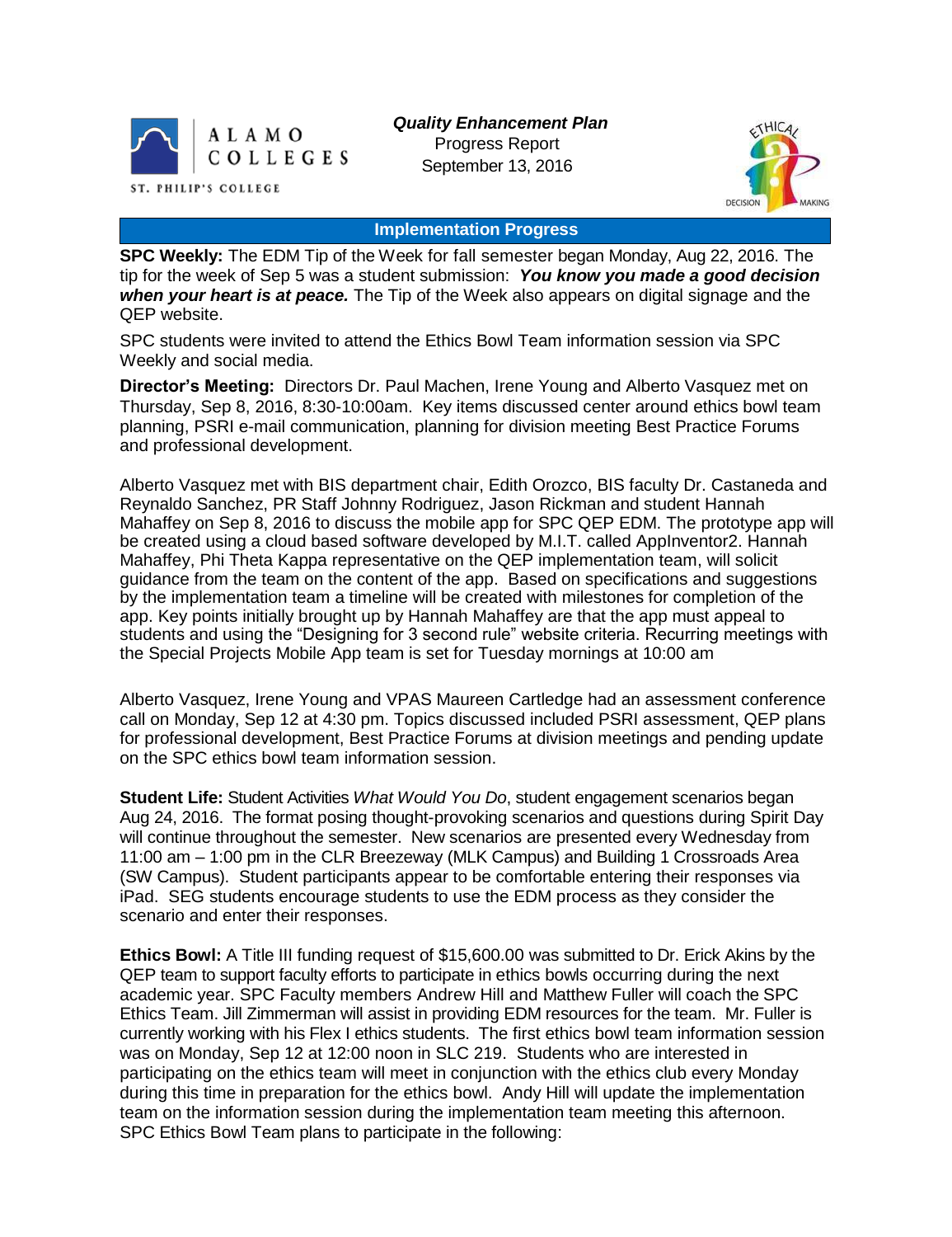- □ Texas Regional Ethics Bowl, November 12, 2016 in San Antonio, TX
- □ Two-Year College National Ethics Bowl, November 19, 2016 in Baltimore, MD
- □ National Ethics Bowl Competition February 24-26, 2017 in Dallas, TX
- □ 2017 Ethics Bowl Summer Workshop, June 23-25, 2017 in Bloomington, IN

The Implementation Team suggests Mathew Mangum, a full-time temporary faculty at TAMUSA be recruited as a paid consultant for the ethics team since this will be the first year of SPC Ethics Bowl Team participation in the events.

**PR:** Public Relations continues to support the work of the QEP by promoting community awareness. Footprint requests have been submitted for business card size QEP EDM cards. This idea was suggested by Terry Murphy-Sanchez, Med-Lab Program Coordinator. The cards would be used for Med-Lab students to carry in their I.D. badge holders while out at clinical rotations. The suggestion was discussed and approved by the Implementation Team and may prove to be useful for all of Allied Health, Nursing, and Biomedical Engineering Technology Program students who work in hospitals.

**QEP Implementation Team**: The Implementation team will resume meeting on the 2nd and 4th Tuesdays of the month for the fall 2016 semester. The next meeting is scheduled for Sep 13, 2:00 – 4:00 pm, CLR 301.

# **Assessment**

**Personal & Social Responsibility Inventory (PSRI):** The PSRI went out to students on Aug 19, 2016. As of Monday, Sep 12, 2016 at 12:00 PM, 1,526 students had completed the survey. This update comes from Garrett Gowen who will be assisting Joshua Mitchell and Dr. Robert Reason at Iowa State University RISE. In order to further promote student participation PSRI 1 (pre-test), it was extended until Sep 9, from its original end date of Sept. 2. PSRI 2 (post-test) will be launched on Nov 28 and only sent to students who completed the PSRI 1 (pre-test). The PSRI 2 will remain open until December 16, 2016. The first 1,000 students completing both will receive a \$20.00 bookstore gift card. This time span allows 14-15 weeks of instruction to occur prior to administration of the post-test as recommended by RISE.

In regards to PSRI e-mail communication to students, QEP directors with recommendation from cabinet members have determined that a PSRI message/announcement inviting initial student participation could continue to come from the president's office but replies to the message and feedback could be filtered and monitored through SPC's Feed the Tiger. According to John Orona, separate emails from the Office of the President and QEP can be created that would allow global emails and replies. Something like:

- SPC-Presidentsoffice (max characters)
- SPC-QEP
- SPC-President

The following message from a student was forwarded to us by Garrett Gowen at RISE:

*St. Phillips is an awesome school I have never encounter poor service with any of your faculty. Sincerely*, *Prisilla Lares,* Alamo Colleges Student

**Defining Issues Test Version-2 (DIT-2):** The DIT-2 is scheduled for administration to randomly selected course sections Nov 14 – Dec 2, 2016. The Student Assignment Survey will be administered in conjunction with the DIT-2, Nov 14 – Dec 2, 2016.